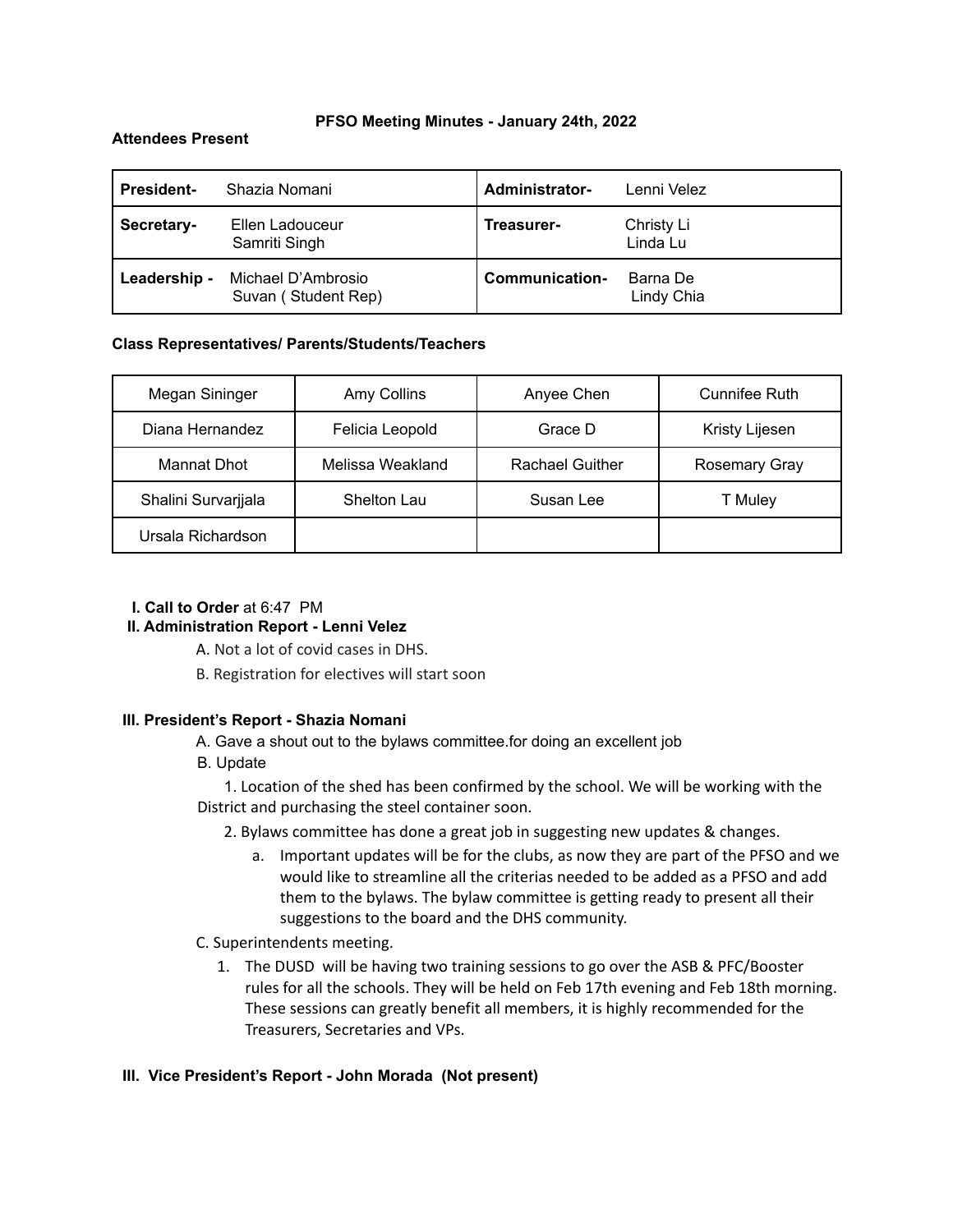## **IV. Secretary's Report - Ellen Ladouceur and Samriti Singh**

A. **M0012401-** December minutes were approved by all. ( Ellen made a motion, Diana seconds it ) No Nays or abstain.

# **V. Treasurer's Report/Financial Update - Christy Li & Linda Lu**

A. All classes were sent the reports before the meeting

B. Linda and Christy shared the financial report for the month.

## **VI. ASB-Michael D'Ambrosio / Leadership Students**

- A. Class advisors are doing a great job on Prom. Some parents have expressed concern on the prom venue and vaccination details to be shown. The admin and leadership is looking into where the prom will be held.
- B. Tree lighting went on well. Leadership got a lot of praise. Shazia also said that it was complimented in the Superintendents meeting as well.
- C. Less stress week happened in December. Around 3000 rice krispies were distributed.
- D. New houses and programs are being decided by the leadership.
- E. Planning to change Mr. Dublin to Golden Gael competition.

# **VII. Funding request- Shazia Nomani**

## **A. Bio Med- Megan Sininger**

- 1. Presented the idea for a virtual students abroad program called Global Health telesquads.
- 2. Answered the questions of the parents.
- 3. This program will have live and video recording for 14-16 modules relating to the medical field. This will help them not only to get an experience of what happens in the real world but also in different countries.
- 4. It will be for one class and if it's a success it will be incorporated in future classes as well. 31 students will be taking part in that.

**M0012402-** Shazia made a motion to approve \$ 4710 for the program (Global Health Telesquads) for the biomed department. ( Ellen seconds it ) No Nays. 1 abstain. Motion approved.

## **B.Dubversity - Mannat Dhot**

- 1. Mannat Dhot presented the details about Diversity week coming up in DHS and it will be a city wide initiative.
- 2. It will be a celebration of Dublin Highs School Diversity and Unity.
- 3. The project has been funded by Leadership for the amount of \$3000. It has also been funded from Mayors council.The need was for \$2,000 more to fund the screen stage for dubversity rally.
- 4. Answered all the questions of the parents.

**M0012403-** Ellen made a motion to approve \$ 2,000 for thedubversity week (Ursula seconds it ) No Nays. 1 abstain. Motion approved.

## **C. Little Pick me up for teachers and staff - Shazia Nomani**

- 1. Planning to do a little pick me up valentine care packages for all DHS teachers and staff to cheer them on and show our appreciation for all the amazing work they do.
- **M0012404-** Riti made a motion to approve upto a maximum of \$2000 for pick me up baskets